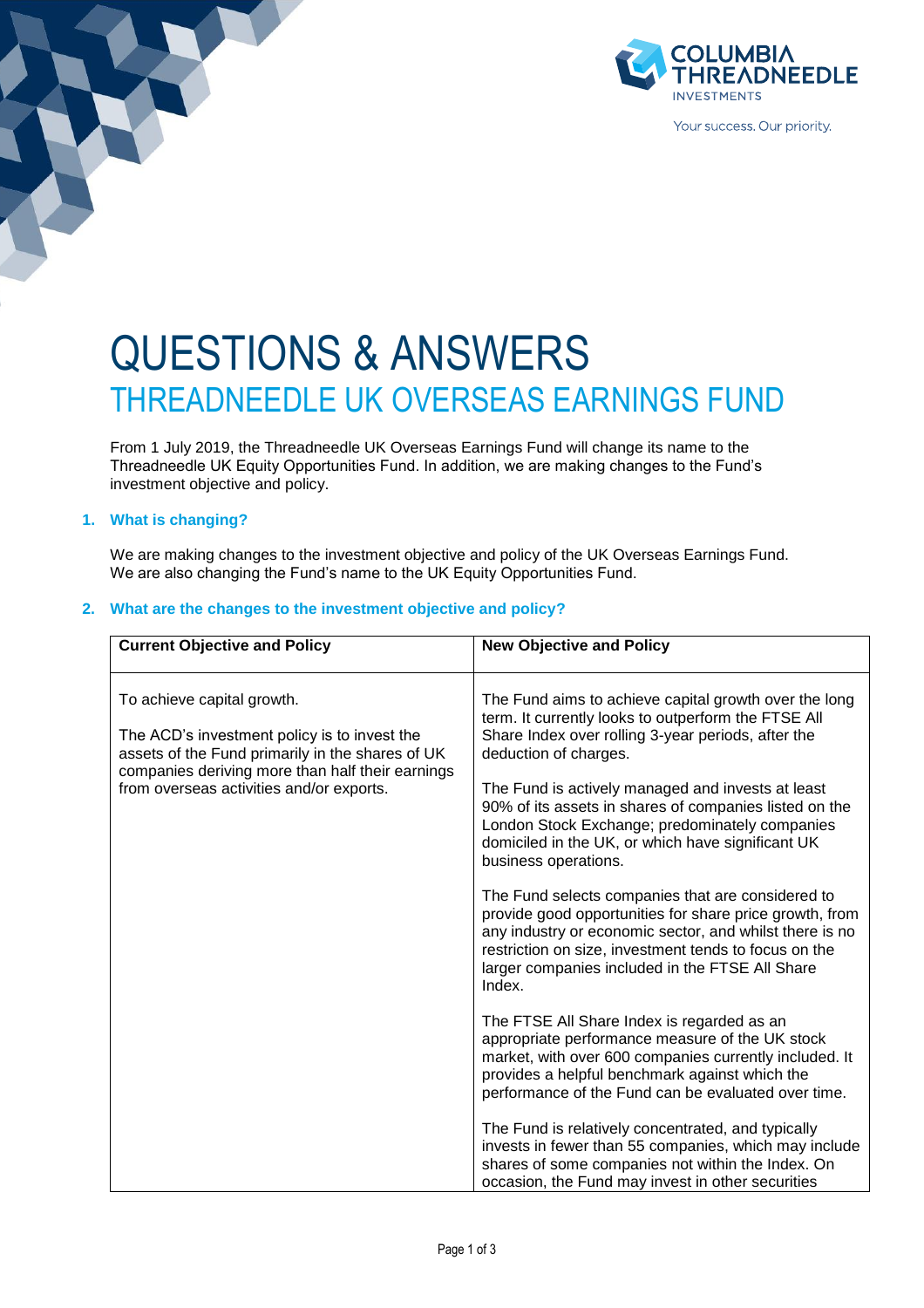| (including fixed interest securities) and collective<br>investment schemes (including funds managed by<br>Columbia Threadneedle companies), when deemed<br>appropriate.               |
|---------------------------------------------------------------------------------------------------------------------------------------------------------------------------------------|
| The Fund may also hold money market instruments,<br>deposits, cash and near cash.                                                                                                     |
| The Fund is not permitted to invest in derivatives for<br>investment purposes, but derivatives may be used with<br>the aim of reducing risk or managing the Fund more<br>efficiently. |

### **3. Why are you making the changes?**

We are making these changes as we believe the new objective and policy more clearly define and reflect how the Fund is managed.

The changes will not alter the way the Fund is managed. The portfolio manager will continue to select UK companies that, in our team's view, provide strong opportunities for share price growth. The portfolio manager will also continue to bring together the best ideas from across our UK Equities team to the benefit of the Fund and its shareholders.

Since the Fund launched in 1976, the UK's economic landscape has undergone major changes. Today, most large UK companies, and many small and medium sized ones, generate significant earnings from overseas activities or exports.

Therefore, a specific commitment to invest in UK companies that derive more than half of their earnings from overseas activities or exports no longer sets the Fund apart from other UK equity funds. For this reason, reference to overseas earnings is being removed from the Fund's name and investment objective.

We are changing the Fund's name to reflect this new objective and policy.

#### **4. When are the changes taking place?**

The changes are taking place on 1 July 2019.

**5. Will there be any changes to how the Fund is managed?**

These changes will have no effect on how the Fund is managed.

**6. Will these changes affect the risk profile of the Fund?**

These changes will have no effect on the risk profile of the Fund.

**7. Will these changes result in any changes to the Fund's management fees?**

These changes will have no effect on the fees you pay.

**8. Do I need to take any action in response to these changes?**

You do not need to take any action regarding these changes.

## **9. What options do I have if I don't agree with the changes?**

If you disagree with the changes, you can redeem your shares or you can switch your investment, free of charge, into another Threadneedle fund.